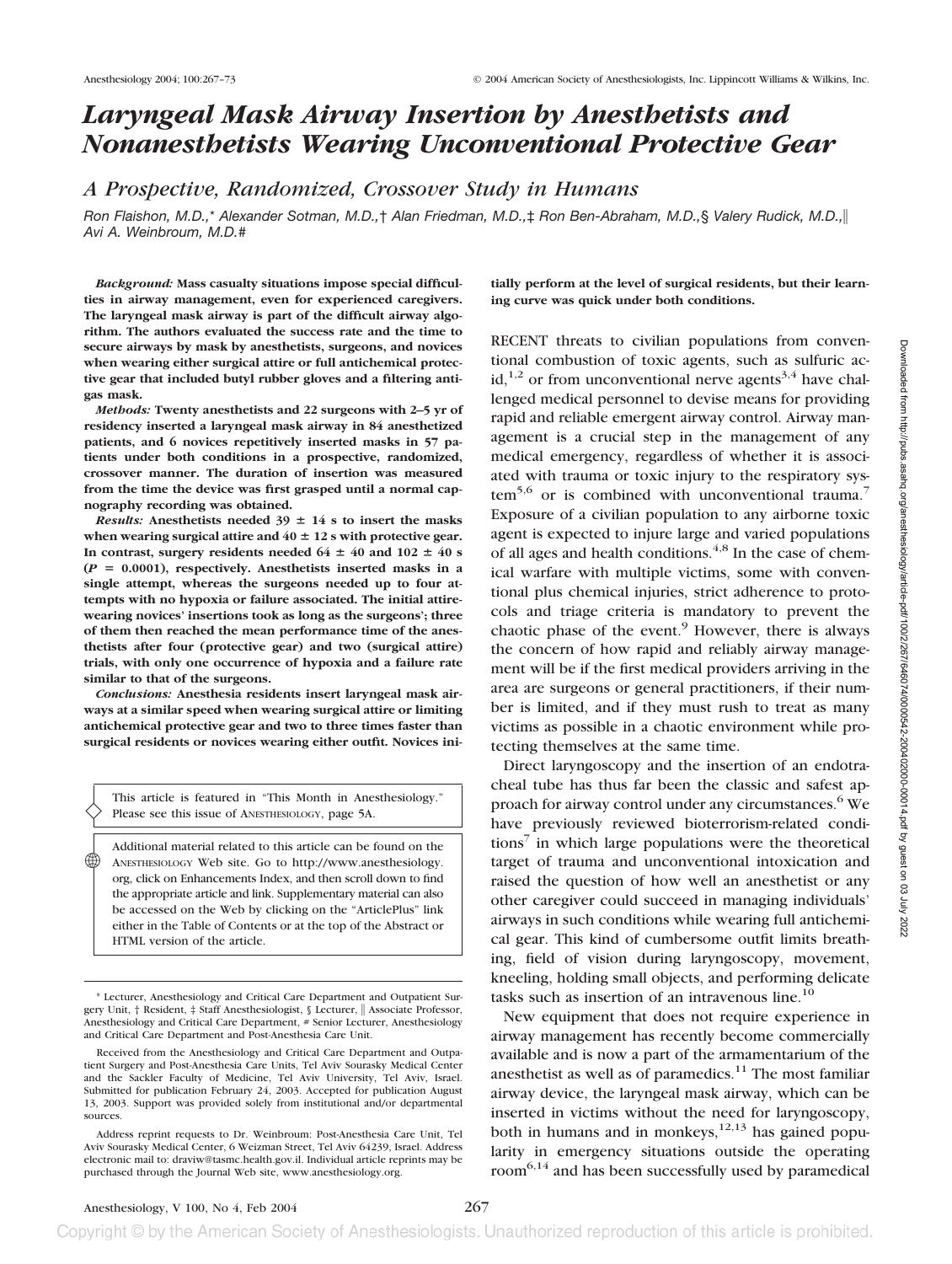personnel.<sup>11,15</sup> The laryngeal mask has even become a part of the difficult airway algorithm<sup>16,17</sup> so that under certain circumstances, it may be the step-down solution in cases when laryngoscopy and tracheal intubation have become impossible or inadvisable despite the need for airway control.

The purpose of the current study was to assess the speed and success rate by which inexperienced medical personnel who are supposed to be the first caregivers in times of disaster, especially after unconventional attack, would insert laryngeal masks under normal conditions, *i.e.*, wearing surgical attire, compared with wearing full antichemical protective gear. We evaluated their performances as well as those of anesthesia residents under both conditions. Based on preliminary results that indicated longer insertion time for the surgical residents, we added a third group that consisted of novices who also inserted laryngeal masks under both apparel conditions. We hoped that the data retrieved from this latter group would serve as their learning curve, *i.e.*, that it would indicate the number of attempts that would be needed before successful insertion was completed in the mean time level of the anesthesia residents.

## **Materials and Methods**

#### *Physician and Patient Recruitment*

Twenty-two general surgery residents and 20 anesthesia residents participated in this prospective, randomized, crossover study. They had respectively completed  $3.0 \pm 0.9$  and  $2.9 \pm 0.7$  (2-5) years of residency; had, without exception, passed the Israeli Defense Forces (Tel Aviv, Israel) Medical Corps' Advanced Cardiac Life Support and Advanced Trauma Life Support courses (lectures and hands-on practice of airway management on mannequins) within the 12 months before starting their residency; and were currently on call in the hospital's emergency department or in their own ward one or two times/week. Based on draft plans, the former physicians may be deployed on site where ordinary medical as well as airway management are necessary, whereas, according to current protocols of a mass casualty scenario of a unconventional attack in the catchment area of the Tel Aviv Medical Center, Tel Aviv, Israel, the latter physicians are the ones to perform these measures when the victims arrive at the hospital's decontamination area for treatment (see ANESTHESIOLOGY Web site). The third group of physicians comprised six novices who would also be deployed on the site of a disaster, who had no experience in inserting laryngeal masks in anesthetized patients, and whose sole experience in airway management was the aforementioned Israeli Defense Forces Medical Corps' Advanced Cardiac Life Support and Advanced Trauma Life Support courses.

Consecutive patients with American Society of Anesthesiologists physical status I–III who were scheduled for various surgical or orthopedic interventions under general anesthesia were considered suitable to participate in this study, which was approved by the institutional human investigation committee of the Tel Aviv Sourasky Medical Center, Tel Aviv, Israel. All compliant subjects signed a Helsinki Committee–approved informed consent after having been given a detailed explanation of the study. Exclusion criteria were allergy to latex, history of chronic pain or of psychiatric disorders, and the use of centrally acting drugs of any sort. Patients younger than 18 yr; pregnant women; individuals who had experienced severe trauma to the central nervous system or to the face; patients who had undergone maxillofacial, head, or neck surgery; and patients who had a Mallampati score of 4 were also excluded from the study.

### *Antichemical Gear and Airway Control Devices*

The antichemical protective gear is a complete set that is currently used by the medical staff according to the regulations of the Israeli Defense Force Medical Corps. It includes butyl rubber boots (Hamegapher, Tel Aviv, Israel), a nylon shirt and pants covered by a khaki vest and pants (Chemoplast, Afula, Israel), butyl rubber gloves (Supergum, Tel Aviv, Israel) and an antigas mask with an active filter (Shalon, Tel Aviv, Israel).

A size 4 laryngeal mask airway (Gensia Pharmaceuticals, San Diego, CA) was used for all patients; our experience is that this size has a lower rate of postoperative pharyngeal discomfort, as was the observation by Grady *et al.*<sup>18</sup> All devices were lubricated with 2% lidocaine in aqueous jelly (Rafa Laboratories, Jerusalem, Israel).

#### *Study Protocol*

In the operating room, all nonpremedicated patients were connected to a multimodal monitor (AS/3; Datex-Ohmeda, Helsinki, Finland), which enabled the recording of cardiovascular and respiratory parameters. These consisted of measurements of heart rate by a five-lead electrocardiograph, systolic and diastolic blood pressures, respiratory rate, pulse oximetry, and exhaled (sidestream) capnography. The patients were first allowed to breathe 100% oxygen *via* a facemask. When all parameters reached normal and/or satisfactory values, 1-2 mg midazolam and 100  $\mu$ g fentanyl were injected intravenously, followed by 2–2.5 mg/kg propofol injected over 30 s for the induction of anesthesia. We usually refrain from using muscle relaxants during laryngeal mask airway insertion and instead use the jaw thrust as the indicator for the proper time for insertion. We also had to bear in mind that toxic nerve agents act pharmacologically at the same site as suxamethonium. We and others $4,7$  have recommended that nerve agent victims should not be given any drug that further inhibits acetylcholine esterase activity.

After manual ventilation was confirmed as being effec-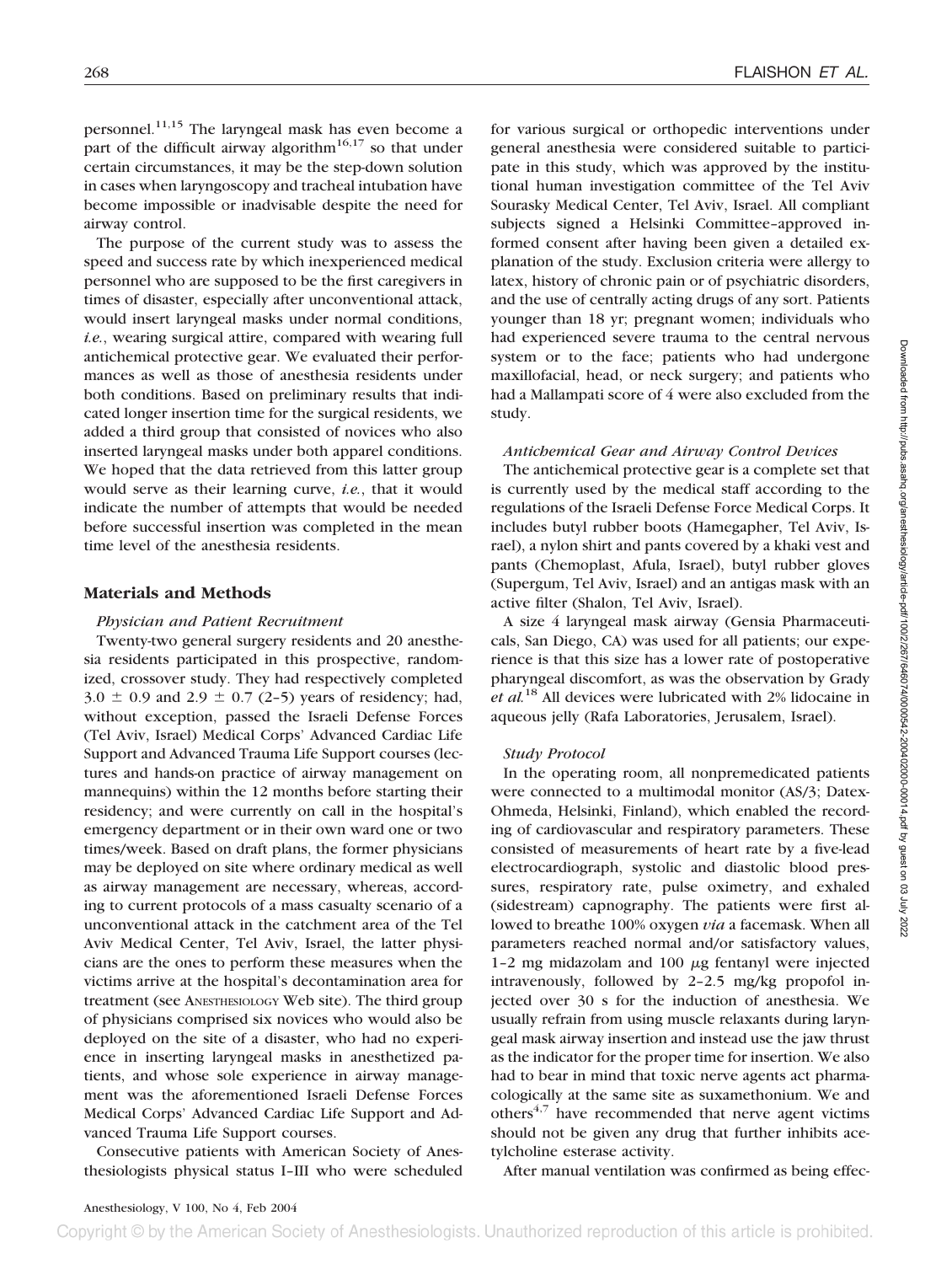|  |  |  |  | Table 1. Patients' Demographic, Hemodynamic, and Respiratory Data |  |
|--|--|--|--|-------------------------------------------------------------------|--|
|  |  |  |  |                                                                   |  |

|                                                                                         | Anesthesia Residents ( $n = 20$ )                         |                                                       | Surgical Residents ( $n = 22$ )                         |                                                            | Novices $(n = 6)$                                         |                                                                |
|-----------------------------------------------------------------------------------------|-----------------------------------------------------------|-------------------------------------------------------|---------------------------------------------------------|------------------------------------------------------------|-----------------------------------------------------------|----------------------------------------------------------------|
|                                                                                         | <b>Surgical Attire</b>                                    | <b>Protective Gear</b>                                | <b>Surgical Attire</b>                                  | <b>Protective Gear</b>                                     | <b>Surgical Attire</b>                                    | <b>Protective Gear</b>                                         |
| Age, yr                                                                                 | $38.7 \pm 18.1$                                           | $36.3 \pm 14.3$                                       | $45.2 \pm 18.9$                                         | $46.0 \pm 18.4$                                            | $41.4 \pm 11.5$                                           | $44.6 \pm 10.1$                                                |
| Weight, kg                                                                              | 69.1 $\pm$ 16.5                                           | $75.4 \pm 13.2$                                       | $79.3 \pm 19.4$                                         | $75.4 \pm 17.1$                                            | $68.5 \pm 19.1$                                           | $70.3 \pm 15.1$                                                |
| Sex (M/F)                                                                               | 7/13                                                      | 9/11                                                  | 8/14                                                    | 9/13                                                       | 13/14                                                     | 14/16                                                          |
| Vital signs immediately before insertion<br>of the LMA                                  |                                                           |                                                       |                                                         |                                                            |                                                           |                                                                |
| Heart rate, beats/min                                                                   | $83.1 \pm 13.1$                                           | $81.7 \pm 16.0$                                       | $72.9 \pm 12.0$                                         | $75.0 \pm 12.6$                                            | $73.2 \pm 14.1$                                           | $75.0 \pm 12.6$                                                |
| Systolic blood pressure, mmHg                                                           | $131.4 \pm 18.7$                                          | $130.7 \pm 15.7$                                      | $137.5 \pm 22.7$                                        | $131.9 \pm 12.6$                                           | $143.2 \pm 13.7$                                          | $137.9 \pm 12.6$                                               |
| Diastolic blood pressure, mmHq                                                          | $83.0 \pm 10.9$                                           | $82.1 \pm 7.1$                                        | $83.9 \pm 11.1$                                         | $83.7 \pm 6.6$                                             | $79.5 \pm 7.1$                                            | $83.7 \pm 6.6$                                                 |
| $Spo2, \%$                                                                              | $98.8 \pm 1.0$                                            | $98.3 \pm 0.9$                                        | $98.4 \pm 0.9$                                          | $98.0 \pm 0.6$                                             | $98.5 \pm 0.7$                                            | $99.0 \pm 0.3$                                                 |
| Vital signs immediately after<br>capnography-confirmed LMA<br>insertion                 |                                                           |                                                       |                                                         |                                                            |                                                           |                                                                |
| Heart rate, beats/min                                                                   | $75.0 \pm 10.7^*$                                         | $77.3 \pm 14.7$                                       | $71.7 \pm 10.7$                                         | $74.0 \pm 13.6$                                            | $79.4 \pm 10.6$                                           | $81.4 \pm 9.8$                                                 |
| Systolic blood pressure, mmHq<br>Diastolic blood pressure, mmHg<br>Spo <sub>2</sub> , % | $115.0 \pm 20.5^*$<br>$71.6 \pm 15.3^*$<br>$98.5 \pm 1.0$ | $111.4 \pm 14.3$<br>$69.2 \pm 19.7$<br>$97.9 \pm 1.4$ | $121.1 \pm 19.4^*$<br>$73.1 \pm 13.3$<br>$98.1 \pm 1.1$ | $117.9 \pm 18.8$ †<br>$74.7 \pm 14.9$<br>$96.5 \pm 2.4$ †‡ | $125.6 \pm 13.8$ †<br>$83.6 \pm 8.9$<br>$97.6 \pm 1.1$ †‡ | $127.1 \pm 11.8$ †<br>$85.1 \pm 5.9$<br>$96.2 \pm 1.0$ t $\pm$ |

Data are presented as mean  $\pm$  SD.

 $* P = 0.01$ ,  $\uparrow P = 0.005$  *vs.* pre–LMA insertion values.  $\downarrow P \le 0.02$  *vs.* the surgeons' own attire group values or *vs.* fellow anesthetists' values. LMA = laryngeal mask airway;  $Spo<sub>2</sub> = oxygen saturation measured by pulse oximetry.$ 

tive by the supervising physician and oxygen saturation was 98% or greater, the designated physician, who was wearing either the antichemical gear or surgical attire, approached the patient. The physicians' assignment to wear surgical attire or the protective gear was random and in a crossover sequence. Randomization was based on computer-generated codes that were maintained in opaque envelopes until 5 min before airway management was initiated. Every patient received one airway device from only one physician with or without the protective gear and in random order (*i.e.*, two patients per physician in the two groups of residents and as many as needed to reach the predetermined value for the six novices). The time necessary to perform the task was from at the moment the physician grasped the laryngeal mask until it was in place, it was connected to the capnograph, and the end-tidal carbon dioxide tracings and values  $(> 30 \text{ mmHg})$  were normal while the patient was manually ventilated. When the device was in place, the cuff of the mask was inflated with up to 30 ml air as recommended by the manufacturer or as deemed sufficient by the physician. After its insertion, the device was secured in place. During an earlier pilot study, the cumbersome gloves precluded the proper application of surgical tape, so we now use strings instead. Unsuccessful insertion was defined as failure to achieve the above indicators, thus necessitating a subsequent attempt (in the same patient). Attempts that were associated with hypoxia, *i.e.*, oxygen saturation measured by pulse oximetry  $(Spo<sub>2</sub>)$  less than 92%, were immediately interrupted, and the patient was reventilated manually with 100% oxygen by the supervisor. There was no time limit for successful insertion of the device, and the maximal number of attempts for the residents was limited to four.

The proper position of the laryngeal mask was later

reconfirmed by lack of oropharyngeal airway leaking as verified by the supervising anesthesiologist, who used a stethoscope to detect any audible noise over the epigastrium, laterally to the thyroid cartilage, and over the mouth.<sup>19</sup> To obtain this verification as well as to assure equal bilateral lung expansion, the patient was manually ventilated with a generated peak inspiratory pressure of  $22 \text{ cm H}_{2}$ O.

Any untoward effect during the study was treated immediately, and its occurrence was recorded. The study was concluded when the airway device was properly placed and secured; anesthesia was then administered in the usual way. No additional data were recorded after this time.

#### *Statistics*

The analyses were performed at the Statistical Laboratory of the School of Mathematics, Tel Aviv University, Tel Aviv, Israel, using SPSS for Windows (version 11.01, 2001; Chicago, IL). All values are given as mean  $\pm$  SD. Based on the results of a pilot study, a power analysis for the two groups of the residents was conducted before the study was opened. The test was based on a 90% power, aimed at detecting a mean difference of 10 s between the groups when inserting the masks with and without the antichemical outfit, at an  $\alpha$  value of 0.05. The study size was thus determined as being 10.

*ln* transformation of the data was used to reach a normal distribution of the time values of the various groups. The time to successful insertion and demographic and background values were analyzed using analysis of variance (with repeated measures wherever required) followed by *post hoc* Tukey test. The rates of failure or of hypoxemic events were analyzed using the Fisher exact test.  $P \le 0.05$  was considered significant.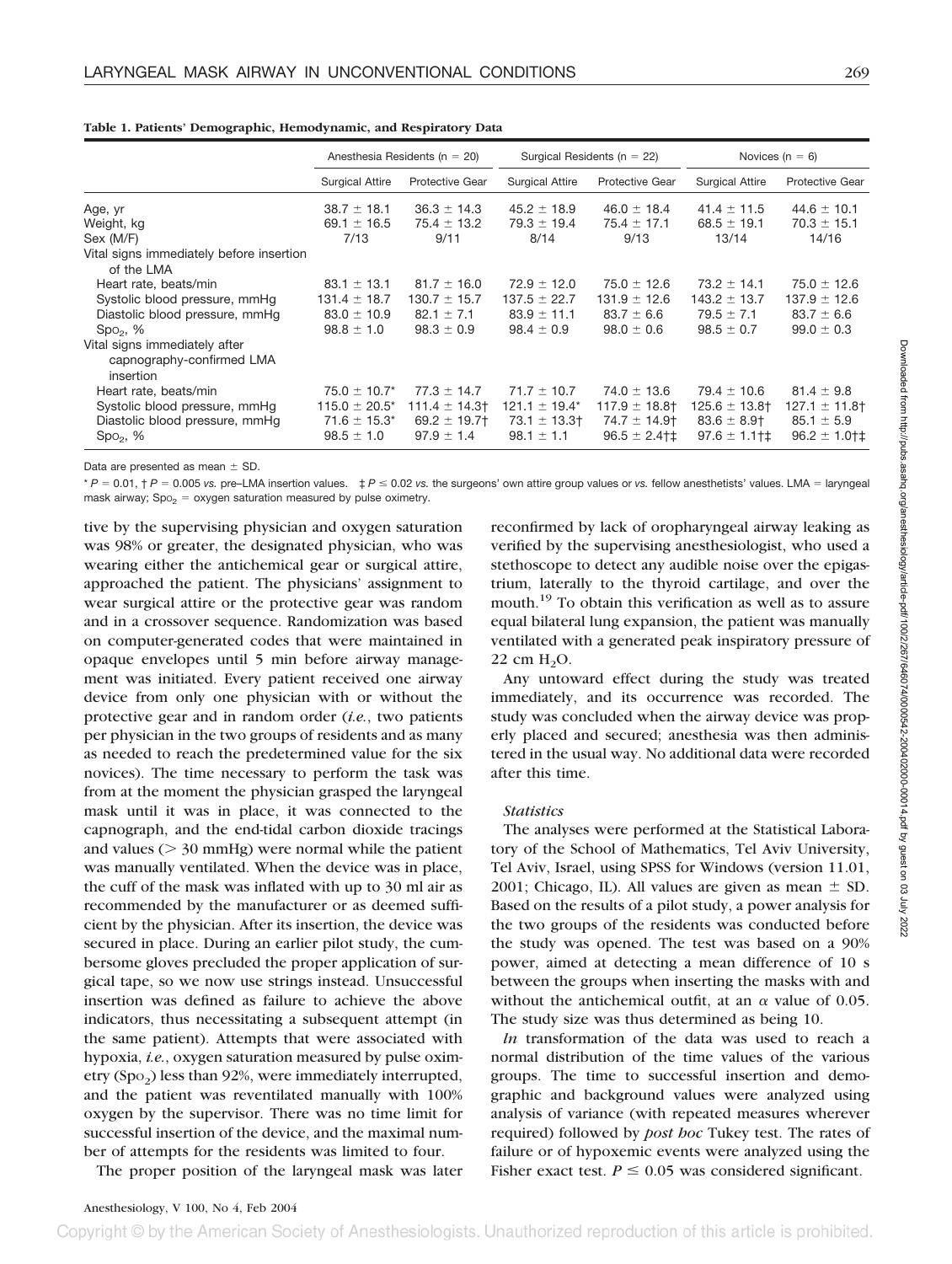

**Fig. 1. Performances of the residents un-** $\text{der each apparent condition.} * P = 0.025, \dagger$ *P* - **0.001** *versus* **the surgeons' own attire values and/or** *versus* **fellow anesthetists' values.**

# **Results**

Table 1 shows the demographic data of the patients who were enrolled in the study; these and the mean American Society of Anesthesiologists physical status classifications and Mallampati scores (data not shown) were similar among the three study groups.

Figure 1 depicts the performances of each of the residents in inserting the laryngeal masks under each condition. Insertions were accomplished at a similar speed by the anesthesia residents when wearing either type of apparel. With one exception, all anesthetists accomplished the task within 60 s. Their insertions were successful on their first attempt under both conditions. There was an overall significant difference  $(P = 0.001)$  in the performances of the anesthetists and nonanesthetists: the surgery residents were almost two times ( $P =$ 0.001) slower than the anesthetists in properly placing the masks. This result was associated with a significant interaction (group  $\times$  gear; *P* = 0.001) between the performances recorded among the surgeons who wore protective gear compared with the score when they wore surgical attire. The number of their attempts was

The novice group's performances are displayed in figure 2. They inserted laryngeal masks significantly  $(P =$ 0.027) slower when they wore the protective gear than when they wore surgical attire. Overall, their mean levels of skill during the first attempts while wearing surgical attire were similar to those of both the anesthetists and the surgical residents (in between the values of the two groups). When protected by the gear, their initial mean time to successfully first insert the masks was the slowest among all three groups of physicians (figs. 1 and 2). They significantly improved their practice with time under both conditions (time effect;  $P = 0.0001$ ) and reduced their failure rates, with their learning curve improving in parallel under both conditions. Three of them reached the mean insertion time of the anesthetists after four attempts in both conditions, whereas the other three needed six to seven attempts. The number of failed insertions among the gear-protected novices was signif-

#### **Table 2. LMA Insertion Data**

|                                                                                  | Anesthesia Residents ( $n = 20$ ) |                        | Surgical Residents ( $n = 22$ ) |                         | Novices $(n = 6)$                  |                                |
|----------------------------------------------------------------------------------|-----------------------------------|------------------------|---------------------------------|-------------------------|------------------------------------|--------------------------------|
|                                                                                  | <b>Surgical Attire</b>            | <b>Protective Gear</b> | <b>Surgical Attire</b>          | <b>Protective Gear</b>  | <b>Surgical Attire</b>             | <b>Protective Gear</b>         |
| Attempts to successful insertion, No.<br>(1/2/3/4)                               | 20/0/0/0                          | 20/0/0/0               | 18/2/2/0±                       | 11/8/0/3+±              | 24/3/1/0                           | 17/6/5/1±                      |
| Failed attempts of LMA insertion, No.<br>Time to secure LMA to patient's face, s | O<br>$23 \pm 7$                   | $39 \pm 9$ ±           | $6*$<br>$37 \pm 13^*$           | $17 + 1$<br>$57 \pm 13$ | $\mathcal{L}$<br>$55 \pm 28 \pm 8$ | 19‡<br>$82 \pm 27\frac{16}{5}$ |

Data are presented as mean  $\pm$  SD or absolute values.

\* *P* 0.05, † *P* 0.001 *vs.* the fellows anesthetists' values. ‡ *P* 0.01 *vs.* own attire or respective anesthetists' values. § *P* 0.01 *vs.* the respective surgeons' values.

 $LMA =$  laryngeal mask airway.

significantly  $(P \le 0.01)$  higher than that of their fellow anesthetists and their own scores when wearing surgical attire ( $P \le 0.01$ ; table 2). This failure rate was not related to the Mallampati scale (data not shown).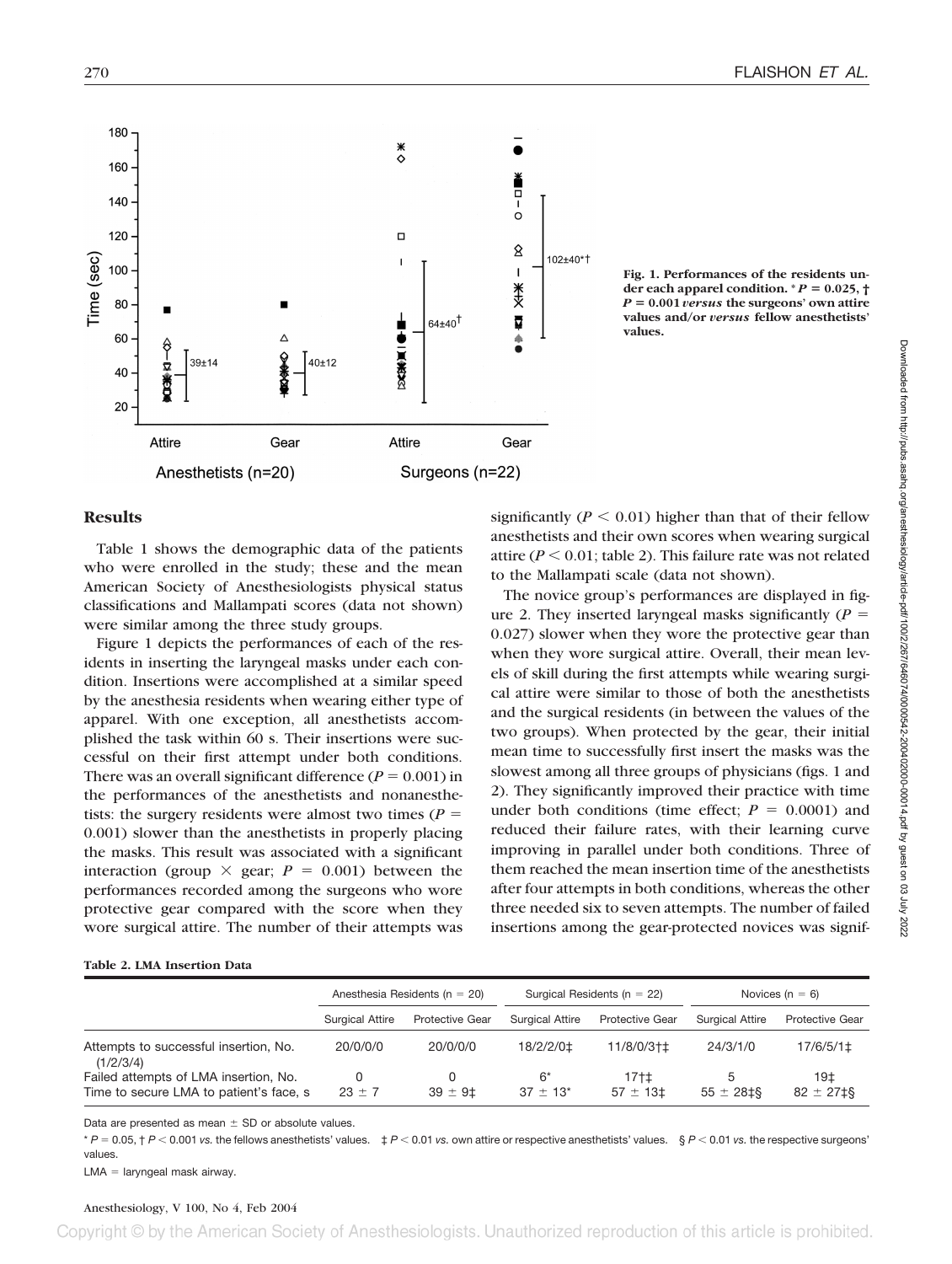

**Fig. 2. Performances of the novices under each apparel condition. The** *dashed line* **represents the first order of fit exponential decay of the time necessary to introduce a laryngeal mask** airway successfully.  $^*P = 0.027$  compared with their own attire **values.**

icantly ( $P \le 0.01$ ; table 2) higher than when they wore surgical attire and when compared with that of the anesthetists but not the surgeons.

The time to secure the mask to the patient's face was much longer for all the study physicians when they wore the butyl rubber gloves ( $P = 0.001$ ; table 2). The novices were the slowest among all groups. Analysis of individual times revealed that each novice secured the device slightly faster with practice and that they reached values similar to their surgical counterparts' data at the end of the study (data not shown).

Oxygen saturation measured by pulse oximetry at the end of mask airway placement by the gear-protected surgeons was significantly ( $P = 0.005$ ) lower than before the attempt and lower than the values of the corresponding anesthesia group ( $P \le 0.02$ ; table 1); the same trend was found among the novices.  $Spo<sub>2</sub>$  decreased below 92% during one novice's attempt when wearing the protective gear. Systolic and diastolic blood pressures at the end of airway management were significantly  $(P \leq$ 0.01) lower compared with the prestudy values in all groups. Heart rate was also lower only in the patients in whom the mask was inserted by the surgically attired anesthetists (table 1).

There were no cases of coughing, retching, breath holding, or laryngospasm among the study patients. One patient treated by a gear-wearing novice required an additional dose of propofol to enable the successful implementation of the device by the same novice.

# **Discussion**

The results of this study, which is the first of its kind, emphasize a well-known and accepted notion from a new aspect. Although physician expertise is an impor-

tant factor in the management of medical emergencies in general and the management of airways in particular,  $^{20}$  it is also relevant for the achievement of successful insertion of laryngeal mask airways in humans, especially under toxic or unconventional stressful conditions. The laryngeal mask is the second-best choice for airway management. $6,16,17$  It requires less expertise than tracheal intubation and is practiced by paramedical personnel and other medical providers.<sup>12,14,21</sup> Nevertheless, inserting it properly took almost twice as long for the surgical resident compared with the anesthetist counterpart when each wore surgical attire. This difference was even greater when both groups were dressed in antichemical gear, when it took surgical residents almost three times longer to correctly place the mask compared with the anesthetists. Furthermore, whereas the antichemical gear did not affect the success rate of laryngeal mask insertion by the anesthesia residents who consistently achieved successful insertion in a single attempt under both dress conditions, the number of attempts required by the surgical residents and their rate of failure were higher (22–44%), leading to a much lower rate of success. This raised the question of whether an antecedent practice program would benefit nonanesthetists when they are deployed and need to manage patients' airways during a mass casualty event; we found the answer to be yes.

Obtaining the novices' performance profile added an essential aspect to the current study by indicating the number of attempts, *i.e.*, the amount of practice, that they needed before their rate and time of successful laryngeal mask insertion reached the anesthesia residents' level of skill. The resultant learning curves (both with and without the protective gear) unexpectedly indicated that no more than eight attempts would be needed for them to reach an equivalent level of skill. This rapid gain in the level of skill between the novices' initial scores and their final ones, similar to those of surgical residents, might be that the former had more recently completed the Advanced Cardiac Life Support and Advanced Trauma Life Support courses (including hands-on practice of airway management) as part of their training in the Israeli Defense Forces Medical Corps, a phenomenon probably unique to Israel. Moreover, the opportunity to manage patients' airways during a surgical residency program is limited because the residents in our tertiary medical center customarily call the emergency team and do not deal with airway management by themselves. This, and the longer time distance from the Advanced Cardiac Life Support and Advanced Trauma Life Support courses, may explain the relatively narrow gap in their performance and that of the novices. As for the time necessary for the various groups to secure the laryngeal mask to a patient's face, which was the longest among the novices but later shortened, we suggest that this may be related to the fact that it is not a task worked

Anesthesiology, V 100, No 4, Feb 2004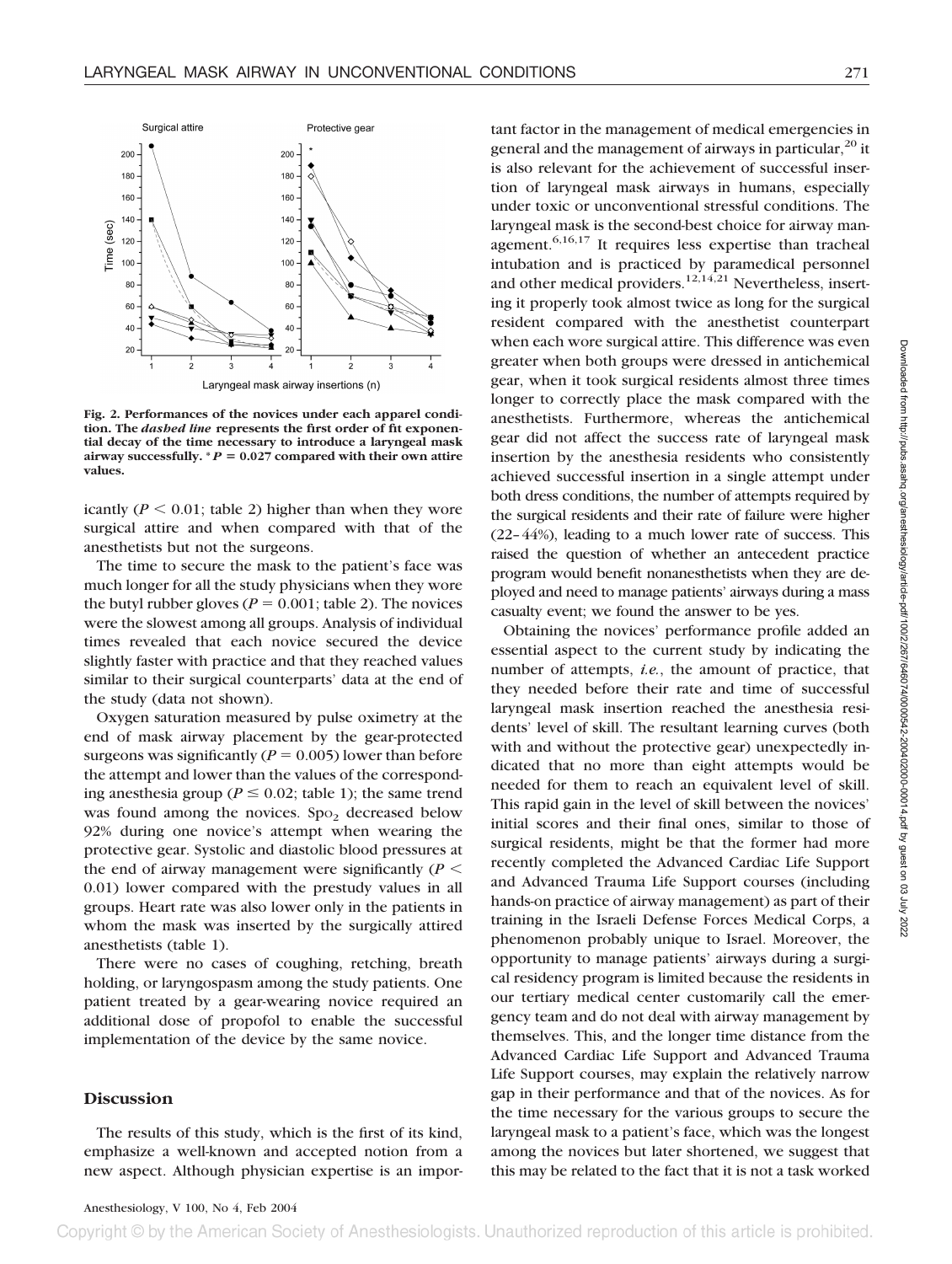# NON-CONVENTIONAL MASS CASUALTY EVENT



**Fig. 3. Recommendations for acute airway management by caregivers during unconventional mass casualty conditions. Unlike in conventional mass casualty scenarios, caregivers might not be informed of the exact type of the toxic agent or the number and severity of the victims. They must protect themselves as best they can. With rare exceptions, victims will not have an intravenous line, and forceful management of their airway can pose further risk to the patient. Confirmation of successful airway management will be obtained exclusively by observing bilateral equal chest movement.**

out during the courses. This is an issue we have recently brought up to the appropriate authorities.

Inhalation of toxic vapor induces acute lung inju $ry,$ <sup>5,22,23</sup> whereas nerve gas intoxication causes muscle paralysis<sup>8</sup> or upper airway obstruction and bronchorrhea.7 In an event of any intoxication that afflicts the airway and the lungs, securing the airway is by far the most important step for preventing respiratory failure and asphyxia.<sup>5,23</sup> The time factor is crucial. The respiratory and oxygenation reserves of the victims is minimal, and they are inevitably frightened and in precarious physical and mental condition due to hypoxia, such that any delay in providing proper respiratory support reduces survival.5,7,23 Although the laryngeal mask airway does not provide the same degree of safety and ventilation as obtained by preferred tracheal intubation,  $6,24-26$ it is a viable alternative device for medical providers who are inexperienced in intubation or when intubation is difficult or impossible.<sup>12,14,21</sup> Our data show how use of the laryngeal mask airway could be implemented in humans, whereas a possible role of other extraglottic airway devices (*e.g.*, esophageal tracheal Combitube (Kendall Company, Mansfield, MA), cuffed oral pharyngeal airway, or *ProSeal™* (Laryngeal Mask Company Limited, San Diego, CA) await future investigations. Our MEDLINE search did not provide more specific data on airway management of the victims we describe, with the exception of reports of paramedics using the device in emergency situations.<sup>6,11,14,21</sup> Therefore, we designed an algorithm (fig. 3) based on personal expertise in airway management that displays what steps should be taken by caregivers in cases of gas-intoxicated victims. We suggest that when tracheal intubation is impossible because of the victim's state, the caregiver's limited experience, or any other restricting conditions at the scene, laryngeal mask placement is an acceptable alternative for successful airway management. However, because time is crucial during mass casualty resuscitation, victims' conditions are precarious, and the duration of each attempt is approximately 100 s, the total number of attempts to successfully insert the mask by the nonanesthetists would be limited (up to two attempts).

This study had a number of limitations. It was performed under safe and secure conditions for the patients, as stipulated by the Tel Aviv Sourasky Medical Center Helsinki Committee Directives. The study patients were relatively healthy, had secured intravenous access, and were fully anesthetized, hemodynamically stable, and preoxygenated. The physicians were not subject to any undue stress, the environmental conditions of the operating room and the available equipment were ideal (*e.g.*, lubricated laryngeal mask airway), and a single patient was being cared for at any time. In an actual mass casualty biologic or chemical warfare situation, the conditions would clearly be much less favorable. $4,5,7$  For example, physicians would have to provide emergent medical support to a large number of people of variable ages and health conditions who would be highly likely to have problematic upper airway characteristics and hypoxia, some of whom would be in a critical state. $4,7,8$  They could also have multiple injuries and seizures and have copious secretions, vomit, and edema overwhelming their upper airways, especially if they had inhaled toxic vapors. Venous access might be difficult to achieve<sup>7,10</sup>; therefore, the administration of sedatives or relaxants to facilitate airway management would be impossible. The caregiver would not use a stethoscope because of caveats regarding the personnel's safety (uncovering the head), and qualified assistance might be unavailable.<sup>7</sup> We tried to simulate a scenario involving caregivers under